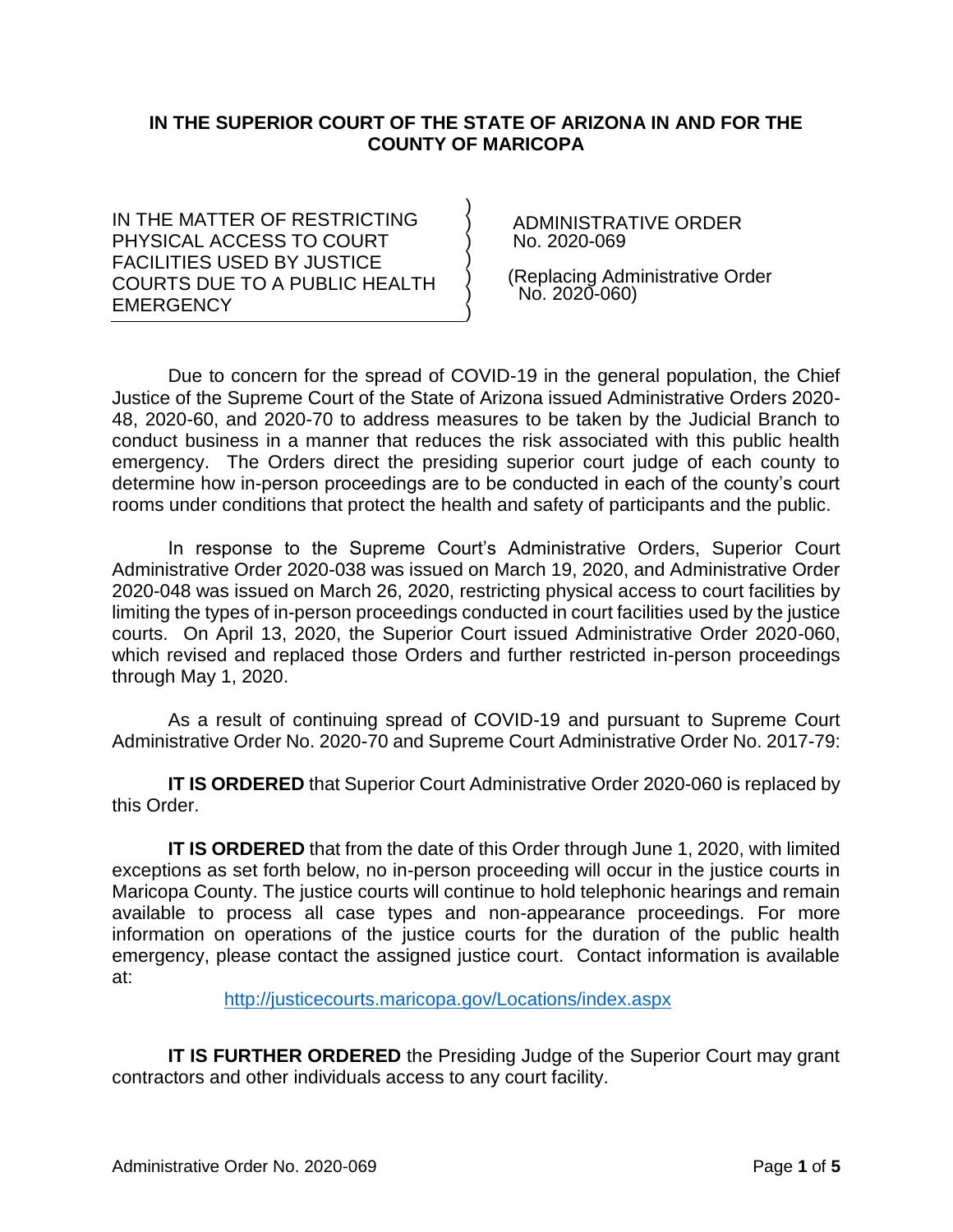**IT IS FURTHER ORDERED** that for the duration of this order, physical access to county buildings in which the justice courts are located in Maricopa County shall be restricted to attendance at in-person court hearings set forth in the Exceptions section of this order. This does not include court locations inside the Civic Center in Gilbert, Arizona. This order does not apply to employees of the Judicial Branch, employees of the Clerk of the Superior Court, employees of the Maricopa County Sherriff's Office or Maricopa County employees housed within a court building.

**IT IS FURTHER ORDERED** that attendance at any in-person event held pursuant to one of the limited exceptions below will be limited to parties, witnesses, victims, sheriff's deputies, detention officers, law enforcement officers, parents in juvenile delinquency matters and lawyers, who are participating in the hearing or event.

**IT IS FURTHER ORDERED** from the date of this Order through June 1, 2020, with limited exceptions, all court documents will be transmitted by email, fax, or mail to the assigned justice court. Exceptions will be made for emergency proceedings, evictions, change in release conditions, in-custody requests, protective orders, and similar emergency matters. Documents being submitted to the court under one of these exceptions may be placed in a drop box located outside of the court building if available.

**IT IS FURTHER ORDERED** that any person intending to be present at a court proceeding who has been diagnosed with COVID-19, has exposure to COVID-19, or has symptoms of COVID-19 as defined by the U.S. Center for Disease Control must contact the assigned justice court via telephone, fax, or email to arrange to appear telephonically, have their appearance waived, or have the proceeding reset.

## **EXCEPTIONS**

**IT IS ORDERED** any in-person appearance may be converted to a telephonic or video appearance by order of any judicial officer of the assigned justice court, unless an in-person appearance is required by statute or the Arizona or United States Constitution.

# **CRIMINAL:**

**IT IS ORDERED** that all initial appearances for in-custody defendants will proceed in-person by video through the use of the Video Arraignment Center unless otherwise directed by the court, except for initial appearances on summonses, which may be continued.

**IT IS FURTHER ORDERED** that all release hearings for in-custody defendants will proceed in-person by video through the use of the Video Arraignment Center, unless otherwise directed by the court.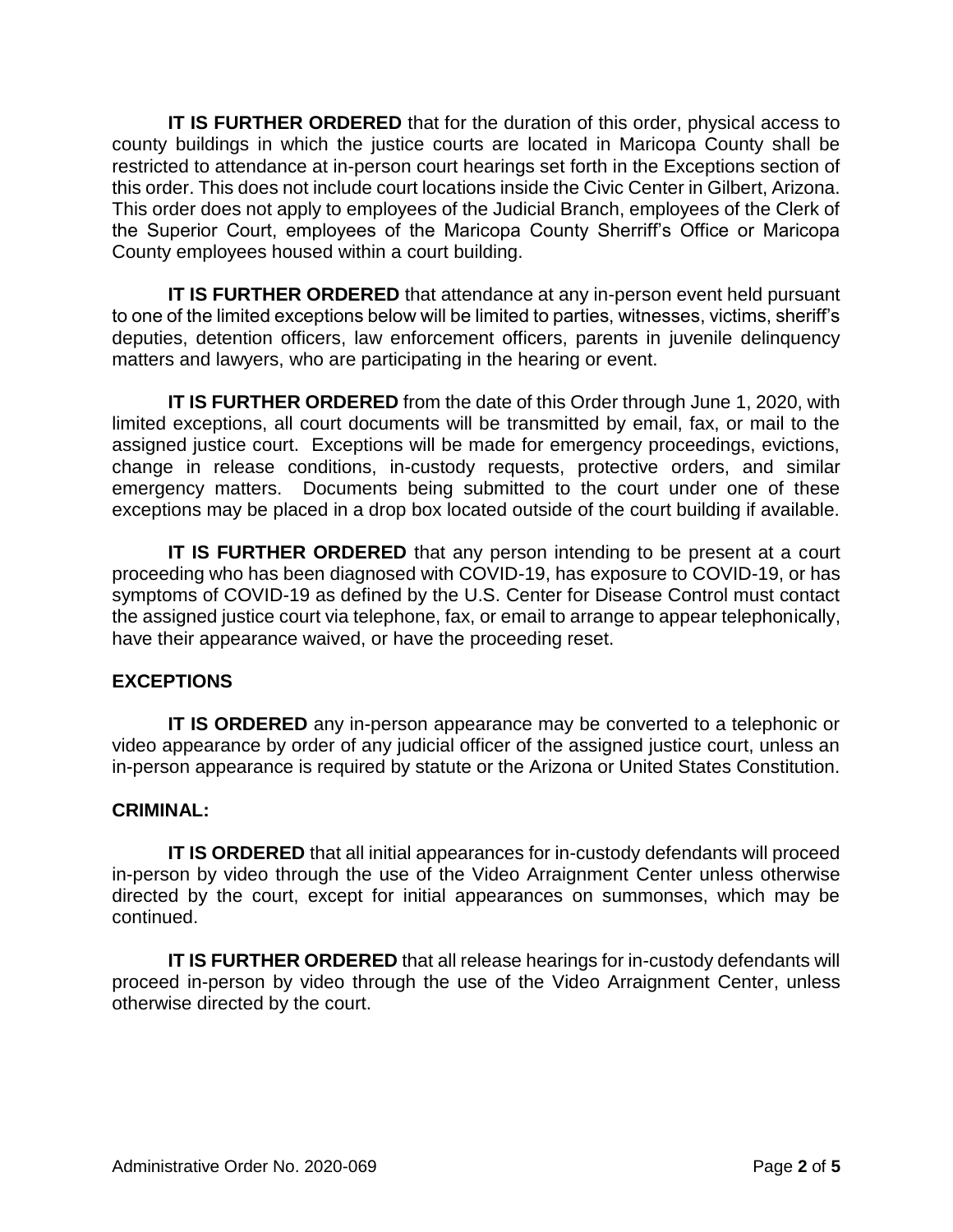**IT IS FURTHER ORDERED** that the justice courts may permit defendants to enter not-guilty pleas by mail and to receive notice of a court date by mail as provided in Rule 14.2(c) of the Arizona Rules of Criminal Procedure. The justice courts will provide outof-custody defendants a waiver of counsel form by mail, if applicable.

**IT IS FURTHER ORDERED** that all in-custody sentencings will proceed in-person by video through the use of the Video Arraignment Court.

**IT IS FURTHER ORDERED** that the justice courts should encourage the parties to conduct pretrial conferences telephonically.

**IT IS FURTHER ORDERED** that all other requests for an in-person hearing in any criminal case before the assigned justice court in Maricopa County must be made by motion with the caption "Request for Emergency Hearing" and must be mailed, faxed or emailed to the assigned justice court. Requests for hearings must include an explanation regarding why an in-person hearing is required.

# **JUVENILE:**

**IT IS FURTHER ORDERED** that matters filed against a juvenile in the justice courts are to be processed in accordance with the applicable legal authorities under the direction of the assigned justice court so as to limit in-person proceeding to the maximum extent possible.

## **CIVIL:**

**IT IS ORDERED** that an individual seeking an eviction/forcible detainer, alleging an irreparable and immediate breach may contact the assigned justice court to request an emergency telephonic hearing date. The summons must provide notice to the defendant of the ability to appear at the hearing telephonically.

**IT IS FURTHER ORDERED** that any debtor requesting a hearing on a writ of garnishment may file an "Emergency Request for Hearing" with the assigned justice court, and the debtor may request a telephonic hearing date.

**IT IS FURTHER ORDERED** that any judgment creditor seeking a judgment against a garnishee or an order of continuing lien may either mail, fax, or email the application to the assigned court or use drop boxes, housed at the assigned justice court, if available.

## **PROTECTIVE ORDERS:**

**IT IS ORDERED** that any individual seeking an order of protection, an injunction against harassment, or an injunction against workplace harassment may complete a petition through AZPOINT at<https://azpoint.azcourts.gov/> and may file a petition for such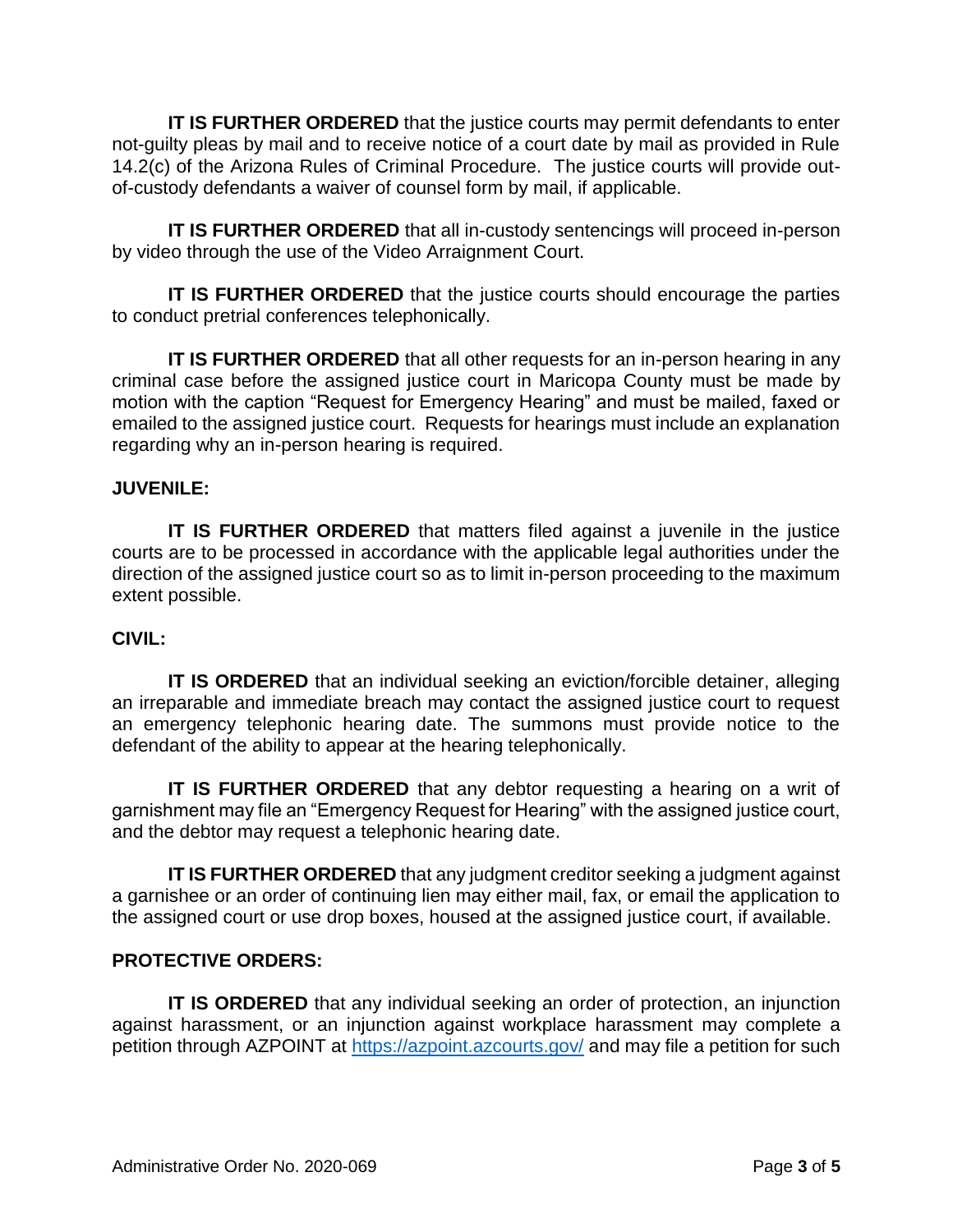relief by calling the justice court and providing the confirmation number assigned in AZPOINT. Any contested hearings will be conducted as directed by further court order. Such hearings may be conducted in-person, telephonically, or through video conferencing.

#### **WEDDINGS:**

**IT IS FURTHER ORDERED** that a couple seeking issuance of a marriage license from a justice court may enter the court building for that purpose. The couple should first contact the justice court by telephone to confirm that marriage licenses are issued at that location before coming to the court.

**IT IS FURTHER ORDERED** that wedding ceremonies are prohibited from being held inside a county court facility for the duration of the Supreme Court Administrative Order No. 2020-70 and during any extension of that Order. This does not preclude wedding ceremonies from being performed on the outside grounds of the building.

**IT IS FURTHER ORDERED** that for individuals arriving for a wedding ceremony to be held outside a court building, only one person from a wedding party may temporarily enter the building for the purpose of checking in for the ceremony. Witnesses shall sign the marriage license someplace other than inside the court building.

## **OTHER:**

**IT IS FURTHER ORDERED** that prior to any justice court physically closing its doors to the public, the Justice of the Peace for that court will first confer with the Presiding Judge of Superior Court.

**IT IS FURTHER ORDERED** that the Justices of the Peace schedule their staff so as to allow for sufficient space in their work areas to allow staff to maintain at least a sixfoot distance from other staff members as recommended by the Center for Disease Control and to minimize staff contact with the public to the extent possible in maintaining mandated services.

**IT IS FURTHER ORDERED** that Justices of the Peace may allow their staff to remove from the facility papers on file with the court in order to allow the staff to work from home during this public health emergency. The Justice of the Peace should provide instructions to their staff to ensure that access to the documents are appropriately limited to court personnel only and that the documents will be promptly returned to the court as needed to comply with Supreme Court Rule 123.

**IT IS FURTHER ORDERED** that requests by media to appear at a proceeding by telephone or in person must be made to the Public Information Officer, Scott Davis, via email at [scott.davis@JBAZMC.maricopa.gov](mailto:scott.davis@JBAZMC.maricopa.gov) to coordinate such an appearance.